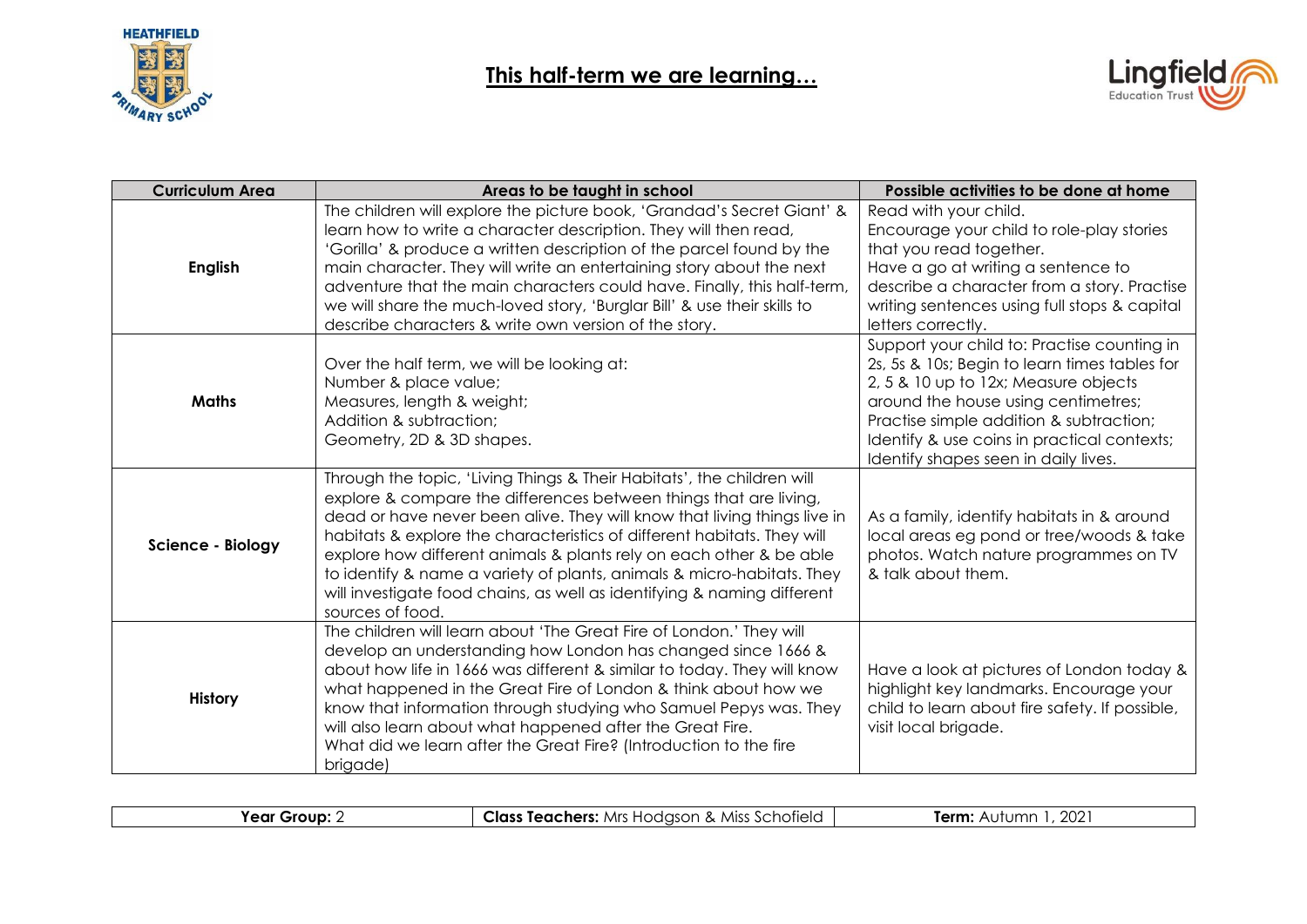



| Computing    | The children will learn about coding (giving specific instructions<br>to achieve an aim) & how to use algorithms to create a<br>working code.                                                                                                                                                                                                                                                                                         | Practise giving specific instructions to<br>achieve an aim, eg tying shoelaces or<br>brushing teeth.<br>Practise using the computer keyboard.                                                                                     |
|--------------|---------------------------------------------------------------------------------------------------------------------------------------------------------------------------------------------------------------------------------------------------------------------------------------------------------------------------------------------------------------------------------------------------------------------------------------|-----------------------------------------------------------------------------------------------------------------------------------------------------------------------------------------------------------------------------------|
| <b>PE</b>    | The children will be developing skills by exploring a range of actions<br>with control & awareness. They will compose & perform a dance -<br>based on, 'The Greatest Showman' & the themes of hopes & dreams<br>- that expresses & communicates moods, ideas & feelings. They will<br>recognise & describe how different dances make them feel.                                                                                       | Listen to different types of music &<br>encourage your child to make up their<br>own dances. Explore how different music<br>makes you feel. Challenge your child to<br>teach their dance to adults at home.                       |
| <b>Music</b> | The children will learn about Afro-pop, South African music. They will<br>identify instruments from around the world & develop skills by building<br>on their previous learning about pulse & rhythm. They will do simple<br>improvisation, composition & performance.                                                                                                                                                                | Listen to examples of suitable Afro-pop<br>music. Practise clapping the rhythm of<br>songs.                                                                                                                                       |
| Art          | The children will learn how to draw a tornado using different<br>techniques. Their artwork will be based on the book, 'Rules of<br>Summer' by Shaun Tan. We will look at different colours & emotions &<br>practise different shading techniques. They will create a background<br>using strips of tissue paper & a final painted spiralling tornado.                                                                                 | When possible, practise drawing things<br>from observation, using different shading<br>techniques. Use different media to create<br>a range of drawings & patterns.                                                               |
| <b>PSHE</b>  | The children will know that mental wellbeing is a normal part of daily<br>life, in the same way as physical health. They will explore routines to<br>maintain good physical & mental health & understanding how sleep<br>& rest are important to keep healthy. They will describe a range of<br>feelings & think about how to manage big feelings associated with<br>change & loss. They will discuss how they can make good choices. | Encourage your child to discuss what they<br>have been learning in school & their<br>feelings. Talk to children about routines to<br>promote physical & mental health, e.g.<br>bedtime routine, brushing teeth, bedtime<br>story. |

| Year<br>Group | Class<br>. Miss 1<br>Schotield<br>Mrs i<br>. Teachers:<br>'∩c∩n<br><b>LAN</b><br>$\alpha$<br>,, ,, | $\sim$<br>Term.<br>$+ + + + -$<br>ZUZ<br>\\ <i>)</i>   \ <i>)</i> |
|---------------|----------------------------------------------------------------------------------------------------|-------------------------------------------------------------------|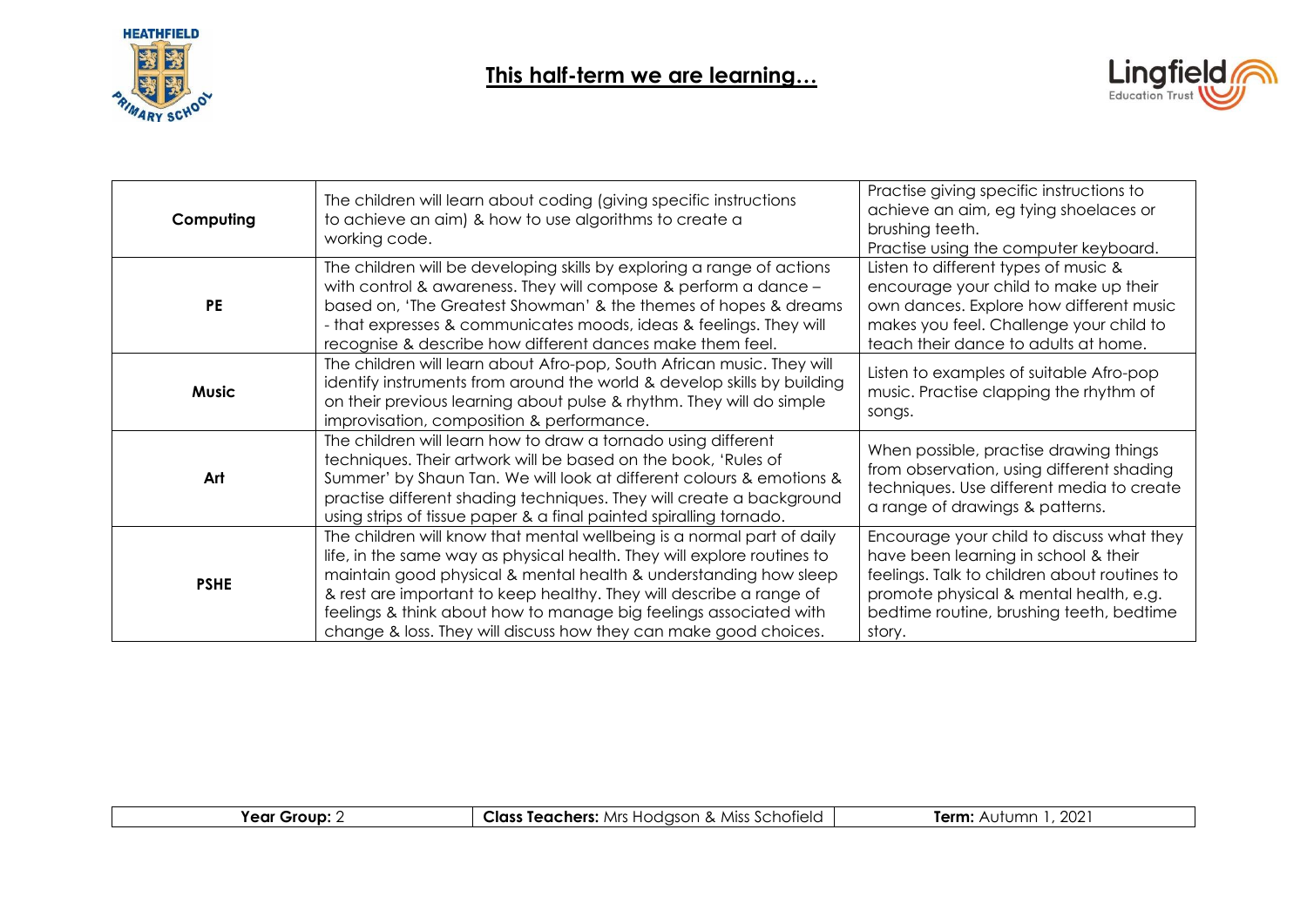



| <b>Curriculum Area</b> | Areas to be taught in school                                                                                                                                                                                                                                                                                                                                                                                                                                                                                                                                                                                                                                                                                                                                | Possible activities to be done at home                                                                                                                                                                                                                                                                                                                                                                                                                                                                                                                                                                                                                                                                                                                                                                                                                                                                                                                                 |
|------------------------|-------------------------------------------------------------------------------------------------------------------------------------------------------------------------------------------------------------------------------------------------------------------------------------------------------------------------------------------------------------------------------------------------------------------------------------------------------------------------------------------------------------------------------------------------------------------------------------------------------------------------------------------------------------------------------------------------------------------------------------------------------------|------------------------------------------------------------------------------------------------------------------------------------------------------------------------------------------------------------------------------------------------------------------------------------------------------------------------------------------------------------------------------------------------------------------------------------------------------------------------------------------------------------------------------------------------------------------------------------------------------------------------------------------------------------------------------------------------------------------------------------------------------------------------------------------------------------------------------------------------------------------------------------------------------------------------------------------------------------------------|
| <b>English</b>         | The children will write their own version of the poem, 'Ten things Found in a<br>Wizard's Pocket'. They will explore the picture book, 'Anancy & Mr Dry-<br>Bone,' then learn a simple magic trick & write instructions for how to perform<br>it. Following this, they will write an invitation to the wedding of the main<br>characters. We will go on to read the story, 'Little Red & the Very Hungry<br>Lion' & recount the journey Little Red takes. They will then write an<br>instructional plan related to the text. Finally, the children will read the book,<br>'Croc & Bird' & write a letter from Croc to Bird (or vice versa), discussing the<br>differences between them.                                                                     | Read as often as possible with your child.<br>Encourage your child to role-play stories that<br>you read together. Write a letter to a friend or<br>relative to tell him/her about what they have<br>been doing in school.<br>Try reading & following instructions to make<br>something, e.g. read a recipe to cook<br>something. Practise writing sentences using full<br>stops & capital letters correctly. Here are some<br>websites to help: BBC Bitesize KS1; Top Marks<br>KS1; Twinkl                                                                                                                                                                                                                                                                                                                                                                                                                                                                            |
| <b>Maths</b>           | Over the half-term, we will be looking at:<br>Multiplication & division - Recall & use multiplication & division facts<br>for the 2, 5 & 10 times table. Recognise odd & even numbers.<br>Statistics - Interpret & construct pictograms, tally charts, block<br>$\bullet$<br>diagrams & simple tables.<br>Fractions - Learning will focus on recognising, finding, naming &<br>$\bullet$<br>writing fractions 1/3, 1/4, 2/4, 1/2, 3/4 of a length, shape, set of<br>objects, or quantity.<br>Money – Recognise & use symbols for pounds $(f)$ & pence $(p)$ .<br>$\bullet$<br>Combine amounts to make a particular value.<br>Time – Tell & write the time to quarter past/to the hour & draw the<br>$\bullet$<br>hands on a clock face to show these times. | For multiplication & division, practise counting<br>in 2s, 5s & 10s & learn times tables for 2, 5 & 10,<br>up to 12x. Share food on a plate to help them<br>to understand division. In statistics, the focus is<br>on gathering, representing & interpreting data.<br>They could collect data & represent it as a<br>pictogram, e.g. eye colour. In our work on<br>fractions, practical tasks like halving or<br>quartering a pizza or sandwich would be<br>helpful. Practical use of money in real-life<br>situations would also be great, e.g. finding the<br>total cost of items they want to buy & using<br>coins to pay. It would be great if you could<br>practise telling the time with your child,<br>focusing on the time to the hour, half & quarter<br>past/to the hour. There are many<br>mathematical websites to help. Here are a few<br>your child might enjoy: BBC Bitesize KS1; Top<br>Marks KS1; Snappy Maths<br><b>Twinkl; Super Movers - Maths</b> |

|--|